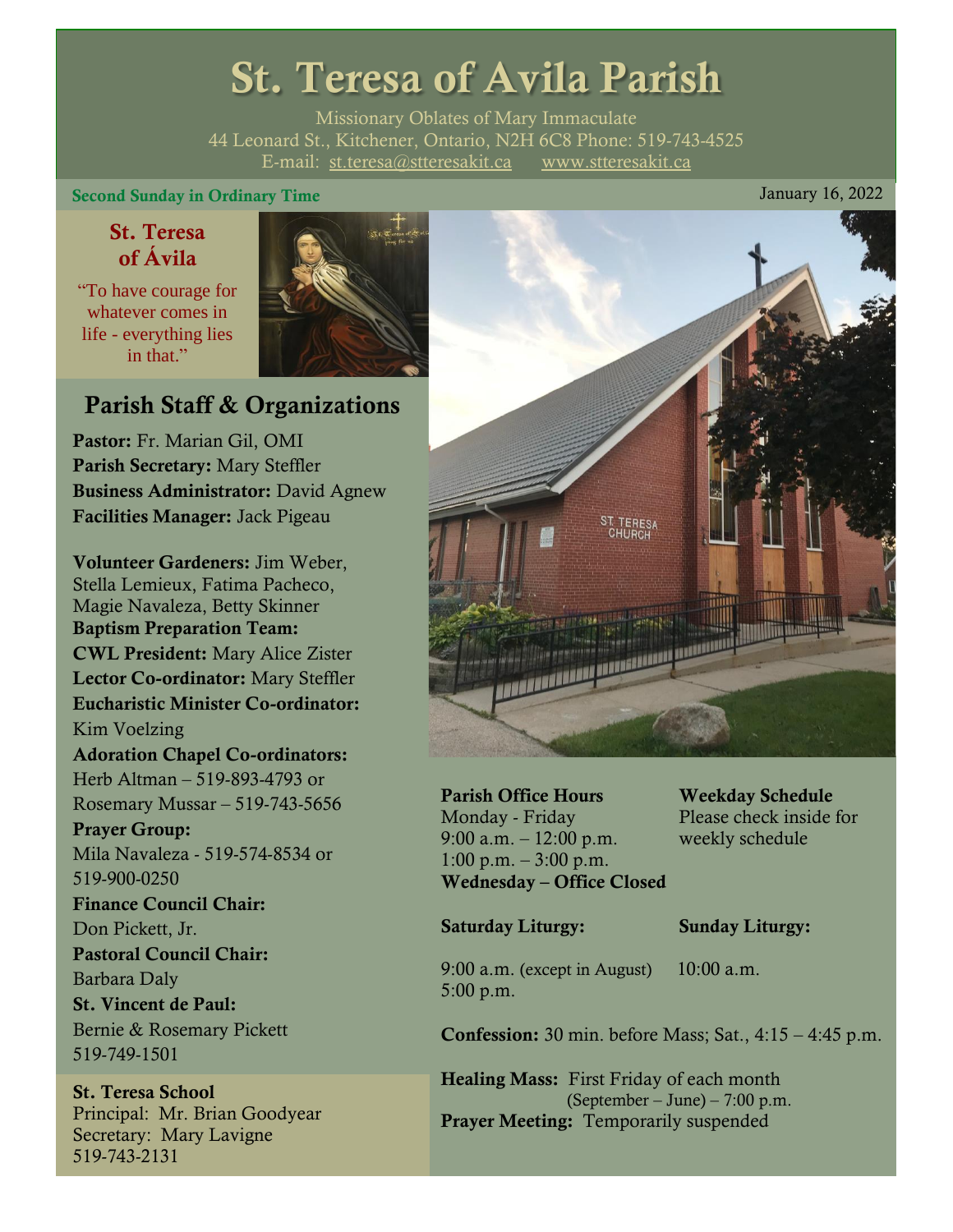#### **Second Sunday in Ordinary Time**

This Sunday we begin the liturgical season of Ordinary Time. Today's Gospel (J 2:1-11) comes from John and the theme of this gospel is that Jesus is the source of life. In chapter 10 Jesus says: **"I have come in order that you might have life – life in all its fullness."** If, then, you are one of those people who feel that to be a Christian is a burden, then it seems that you have not yet grasped the meaning of Christ's message. To be a Christian is to experience a real sense of liberation – to experience a new life, a new sense of happiness, a new peace, a new relationship with people.

## **"His mother said to the servants, "Do whatever He tells you." John 2:5**

In today's Gospel we read a story about Jesus and His mother and His disciples taking part in a friend's wedding party. Do we feel that Jesus should have just attended the wedding ceremony (the 'religious part') and kept away from the festivities? When the wine runs out, Jesus is the one who sees that there is a plentiful supply. Through the intervention of Jesus, the water in these jars is transformed into wine and a first-class wine at that **("You have kept the best wine until now."**). This wine represents the Christian Testament, the new life, the new Way of Jesus. One clear message of today's readings is that our Christian religion is a religion of joy. The genuine Christian really knows how to enjoy life.

#### **Why did Jesus choose the wedding at Cana for His first miracle?**

It seems that Jesus' family had close connections to the event in Cana. The fact that Jesus' mother, Mary, is concerned with the lack of wine (John 2:3) suggests that she was involved in the planning and organization of the wedding. The fact that after the wedding Jesus' brothers travel with Him to Capernaum (John 2:13) indicates that Jesus' whole family was present for the wedding. Could the wedding have been that of a relative of Jesus or a family friend? It is quite possible. Such a connection would explain Jesus' presence at the wedding but not His decision to perform His first miracle there.

Jesus' earthly ministry had begun at His baptism by John the Baptist. The wedding occurred over a month later after Jesus had gathered about half of His disciples (John 1:43). Although He had never performed a miracle in public, it was time to demonstrate who He was. The fact that the miracle was performed at a wedding is also significant. By His attendance, Jesus places His stamp of approval on the marriage covenant, and with His miracle He shows from where the blessings in a marriage spring.

Accustom yourself continually to make many acts of love, for they enkindle and melt the soul.

St. Teresa of Ávila

Diocese of Hamilton Prayer Calendar

January 17 – Rev. Joseph de Viveiros, C.R. January 18 – Rev. Jungheon (Francisco) Kwak January 19 – Youth Ministers January 20 – Rev. Marian Gil, O.M.I. January 21 – Rev. Zygmunt Baranowski January 22 – Rev. Timothy Higgins January 23 – Third Sunday in Ordinary Time

#### Vocations

#### **Second Sunday in Ordinary Time January 16, 2022**

Pray to know how God wants to use your talents and abilities. Could it be He is calling you to consider priesthood, diaconate, or religious life? If He is, contact Bishop Wayne Lobsinger, Director of Vocations and Priestly Formation, Diocese of Hamilton. (905-528-7988)

[vocations@hamiltondiocese.com](mailto:vocations@hamiltondiocese.com)  <https://hamiltondiocese.com/vocations/>

#### Serra Prayer for the Perseverance of **Vocations**

O God, You have constituted Your onlybegotten Son supreme and eternal Priest for the glory of Your majesty and the salvation of mankind: grant that those whom He has chosen ministers and dispensers of His mysteries may be found faithful in fulfilling the ministry they have received. Amen.

#### Prayer for Vocations

God, the source of creation and love, You invite each of us to serve You through the life which is Your gift. May Your grace encourage men and women to heights of holiness through service to the Church as priests, sisters, brothers and lay ministers. Make me an instrument to encourage others to give themselves and challenge me to do the same. Amen.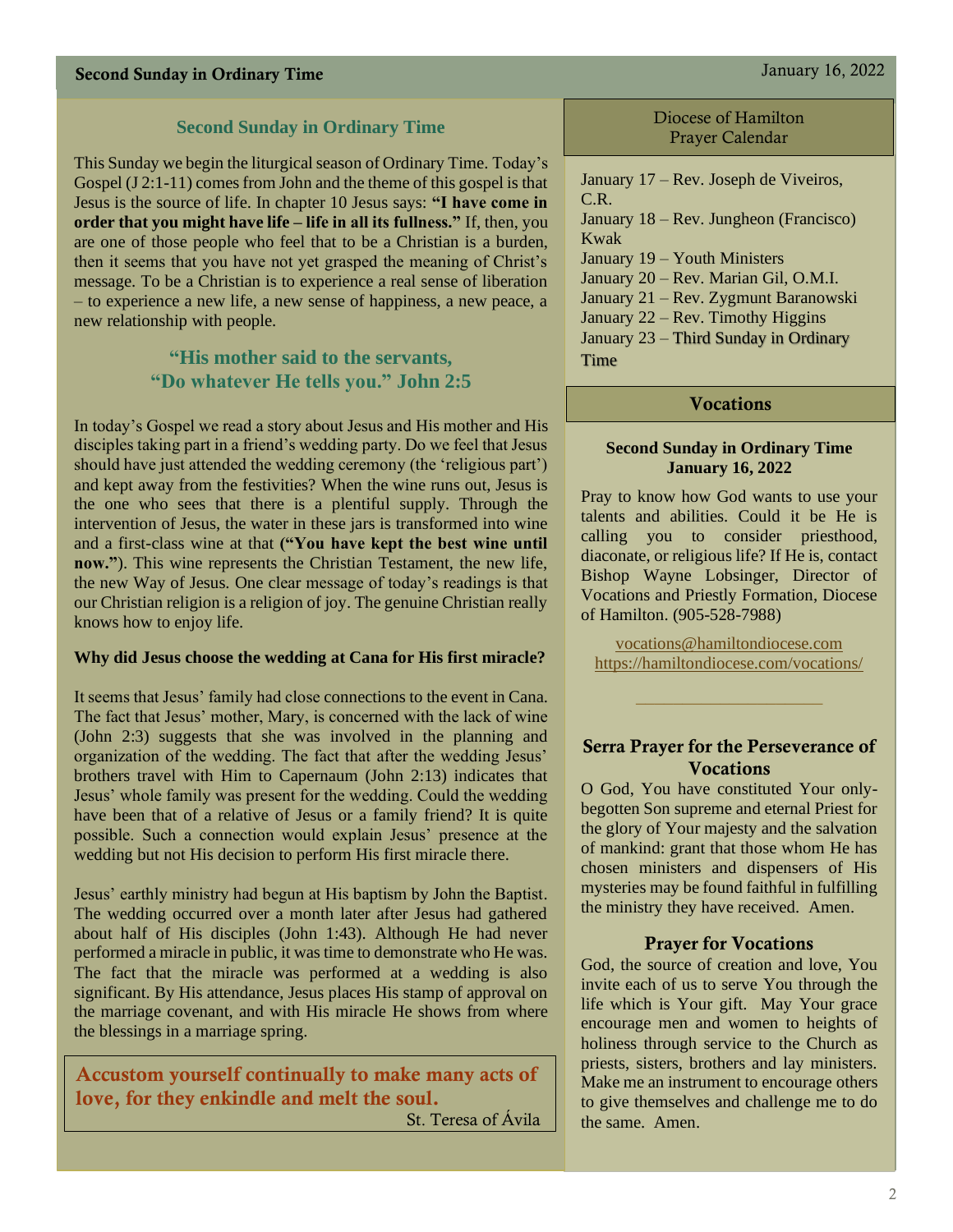# Second Sunday in Ordinary Time January 16, 2022

**Preparing for Confirmation and First Communion & Reconciliation –** *Important Dates:*

#### **Confirmation –**

**Jan. 19, 2022 at 7:00 p.m.** – Catechetical Session 2: *"Reconciliation the gift of God's Mercy"*– *Postponed – to be rescheduled in February.*

First Reconciliation and First Communion – **Jan. 20, 2022 at 7:00 p.m. –** Catechetical Session 2: "Discovering the gift of the Eucharist" – Part I *– Postponed – to be rescheduled in February.*

**The Divine Mercy Chapel** is open for Adoration of the Most Blessed Sacrament, **Monday to Friday, 9 a.m. to 8 p.m.** Please see the Chapel Guidelines as you enter the chapel. To sign up, please call the parish office - 519-743-4525**. Please note:** the chapel will be closed January 17, 2022 – January 21, 2022.

**Children's Choir** – Our parish is organizing a Children's Choir. Those who would like to join this group and develop their talents, are asked to please contact our parish office. The deadline for registration is January 31, 2022.

**2022 Offertory Envelopes** – The 2022 Offertory Envelopes are ready for pick up. Please pick up your envelopes after Mass, on the table at the back of the church. For those who have signed up for Pre-Authorized Giving, please ensure that you pick up your box of envelopes for 2022, as well. To ensure our parish records are up-to-date, we ask that you please put your name, address and phone number on the first envelope you use. Thank you for your assistance.

**Mass Intentions for 2022** – The offering of Mass for the deceased, the sick, a personal intention, in thanksgiving, a special intention such as an anniversary, birthday, etc. is an act of deep faith and a most excellent way of remembering a loved one. In order to provide an equal opportunity to all members of our parish, who would like to request Mass intentions in 2022, I would propose the following: Each family may reserve 1 Saturday Mass and 1 weekday Mass. This is based on the number of registered families. Please make your requests over the next several weeks. After January 21, 2022, we will accommodate any available request, for as many Mass intentions as you wish. In 2020, I introduced a Mass with Multiple Intentions, in order to respond to the needs of our parishioners. These will continue, on the first and third Tuesdays of the month. Thank you.

## **Mass Intentions January 17, 2022 – January 23, 2022**

Tuesday, January 18, 2022 – **7:00 p.m. No Mass** 

Wednesday, January 19, 2022 – **8:30 a.m. No Mass**

Thursday, January 20, 2022 – **8:30 a.m. No Mass**

Friday, January 21, 2022 – **8:30 a.m.** *Memorial of Saint Agnes, Virgin and Martyr* **No Mass**

Saturday, January 22, 2022 – **9:00 a.m.** – **No Mass 5:00 p.m.** – **+ Nancy Schlarlach** – *Pat Wilkins*

Sunday, January 23, 2022 – **10:00 a.m.** – **Third Sunday in Ordinary Time** – *Word of God Sunday* – Year C – **Parishioners of St. Teresa Parish** 

#### Live-streaming on Zoom

The **10 a.m. Sunday Mass** will be live-streamed. To join Father, click on the following link: <https://zoom.us/j/5887658626> Password: 274733

**Please Note:** There will be no Masses Monday to Friday of this week. During this time, I would encourage parishioners to attend other parishes.

**TAX RECEIPTS** – I would like to thank all those who use envelopes and so generously support our parish community. By using envelopes, you can file your contributions along with your personal income tax return. Please make sure that we have your updated address information to mail your 2021 tax receipt. If not, please contact our parish office.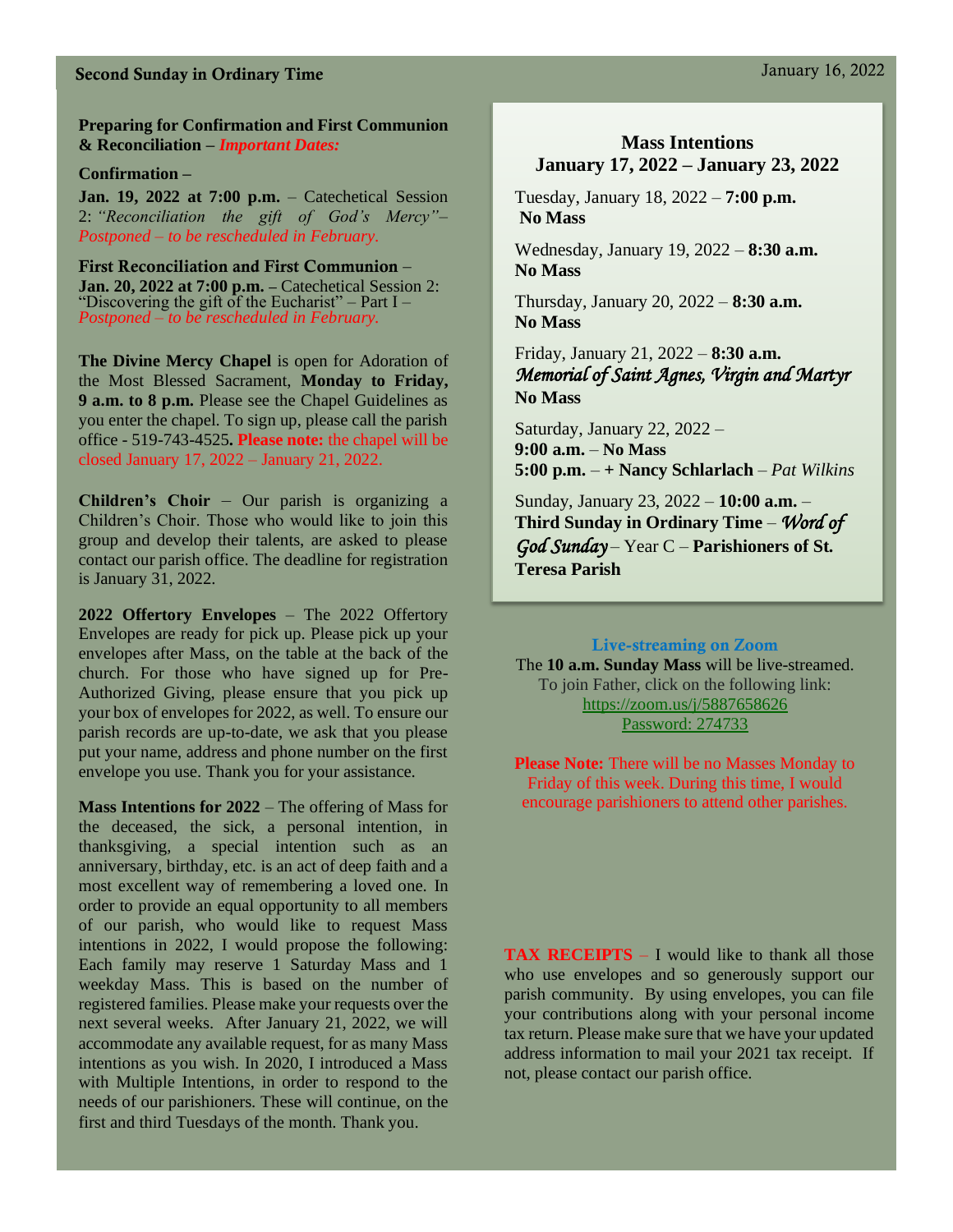# **Stewardship Report**

It is a wonderful blessing to be able to gather, as a parish community, in the church, albeit at a reduced capacity. We would ask you to continue to keep our parish in your prayers and prayerfully consider continuing your donations.

We have several ways to support our parish –

# **Pre-Authorized Giving**

A digital copy of the form may be found on our parish website. Simply print the form and complete it. For those unable to print the digital copy, please contact the Parish Office. Completed forms can be returned to the Parish Office via the slot in the Parish Office door or can be mailed to: St Teresa of Avila Parish, 44 Leonard St., Kitchener, ON N2H 6C8

# **E-Transfer**

To donate through E-Transfer, please use the following email account:

stteresakitchener@hamiltondiocese.com

# **CanadaHelps**

To support our parish via **credit card** or **PayPal** please visit **canadahelps.org** You can access our parish directly by following this link:

#### **[https://www.canadahelps.org/en/charities/1191104](https://www.canadahelps.org/en/charities/119110450RR0053-st-teresas-parish/) [50RR0053-st-teresas-parish/](https://www.canadahelps.org/en/charities/119110450RR0053-st-teresas-parish/)**

Please note that donations made through the CanadaHelps website, will receive a tax receipt directly from CanadaHelps, via email.

If you are attending Mass, donations may be placed in the collection basket, during the Offertory, which is once again taken up at the usual time.

Gifts may also be sent directly to our parish through the mail: **St. Teresa of Avila Parish, 44 Leonard St., Kitchener, ON N2H 6C8** or you may drop off **cash or cheque,** securely, at the Parish Office, through the mail slot in the wooden door, behind the white storm door. Please be sure to include your name, address and phone number or use your donation envelope.

**Continuing support of our parish is an act of generosity and faith. We are very grateful for any contributions you may be able to make at this time.**

| <b>Stewardship Report December 31, 2021</b> |  |       |  |
|---------------------------------------------|--|-------|--|
| the contract of the contract of the         |  | 0.40L |  |

|                                        | 40.00 |
|----------------------------------------|-------|
| Diocese of Hamilton (Canada Helps)  \$ | 96.50 |

# **Stewardship Report January 1 & 2, 2021**

| Mary, Mother of God \$ 563.00 |  |
|-------------------------------|--|
|                               |  |



The **Reel Justice Film Festival** is back! We are excited to offer another year of engaging films, which spotlight issues of social, political, and economic injustice. **Join us January 27, 2022 at 7:00 p.m. for "There's Something in the Water"**. The film documents environmental racism in Nova Scotia, revealing a portrait of ecological and social disaster, where rural areas are plagued by toxic fallout from industrial development and your postal code determines your health. The **Reel Justice Film Festival** is a partnership between Development & Peace and the Bishop Farrell Library & Archives. Visit: <https://reeljusticefilmfestival.wordpress.com/> to view our 2022 schedule or to secure your spot at any of our virtual screenings!

Bible Sunday - The Diocese of Hamilton celebrates Bible Sunday on January 23, 2022. Bishop Crosby has chosen the third Sunday of Ordinary Time each year as our day to emphasize how #TheBibleSpeaks and how #WeListen. We encourage you to visit our Diocesan webpage dedicated to Bible Sunday 2022. Here you will find resources for adults, youth and children to help foster a relationship with God's living Word:

[www.hamiltondiocese.com/thebiblespeaks](http://www.hamiltondiocese.com/thebiblespeaks)